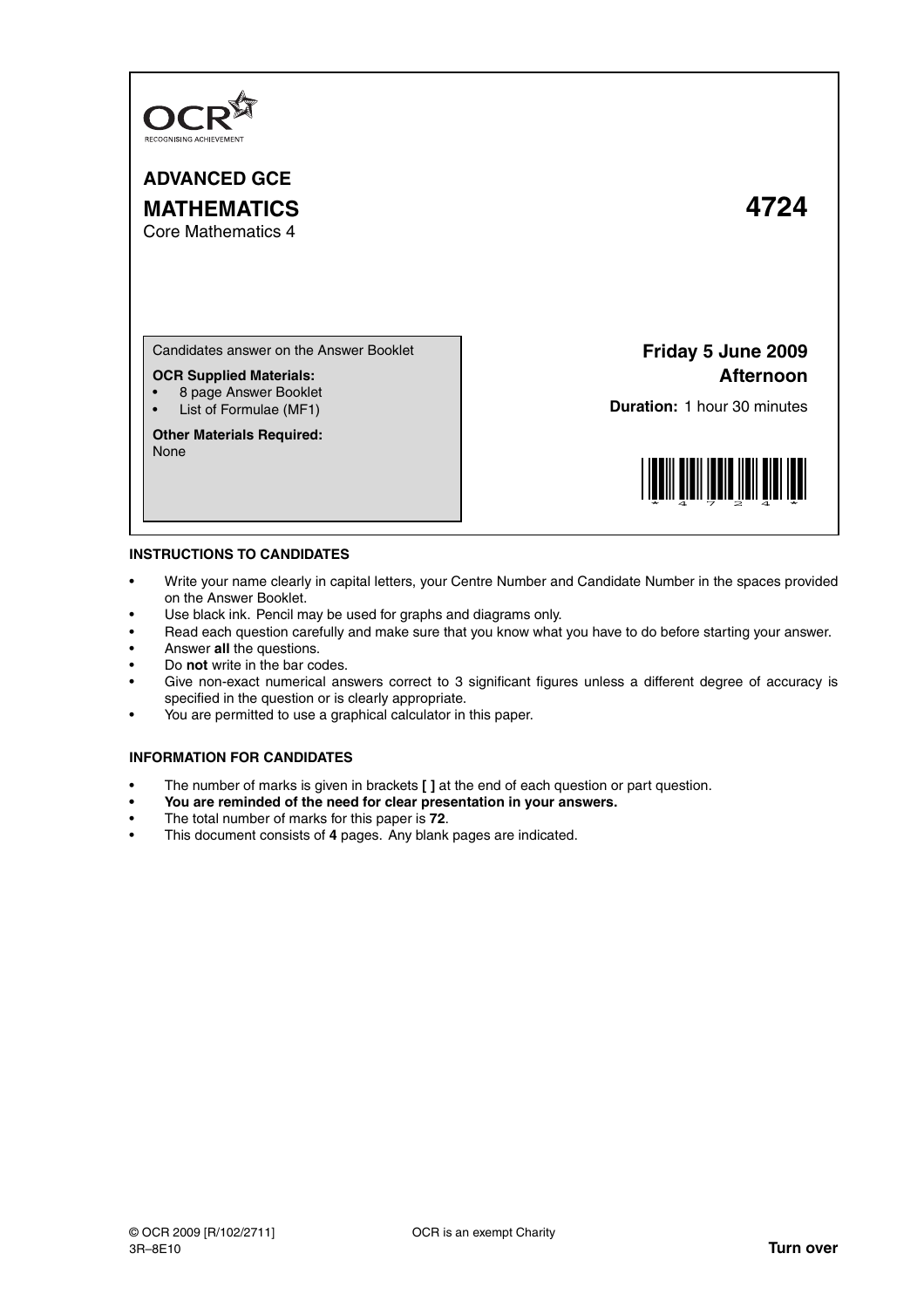- **1** Find the quotient and the remainder when  $3x^4 x^3 3x^2 14x 8$  is divided by  $x^2 + x + 2$ . [4]
- **2** Use the substitution  $x = \tan \theta$  to find the exact value of

$$
\int_{1}^{\sqrt{3}} \frac{1 - x^2}{1 + x^2} dx.
$$
 [7]

- **3** (i) Expand  $(a + x)^{-2}$  in ascending powers of *x* up to and including the term in  $x^2$ . **[4]**
	- (ii) When  $(1-x)(a+x)^{-2}$  is expanded, the coefficient of  $x^2$  is 0. Find the value of *a*. [3]
- **4** (i) Differentiate  $e^x(\sin 2x 2\cos 2x)$ , simplifying your answer. **[4]**

(ii) Hence find the exact value of 
$$
\int_0^{\frac{1}{4}\pi} e^x \sin 2x \, dx.
$$
 [3]

**5** A curve has parametric equations

$$
x = 2t + t^2, \quad y = 2t^2 + t^3.
$$

- (i) Express  $\frac{dy}{dx}$  $\frac{dy}{dx}$  in terms of *t* and find the gradient of the curve at the point (3, -9). **[5]**
- (ii) By considering  $\frac{y}{x}$ , find a cartesian equation of the curve, giving your answer in a form not involving fractions. **[4]**

**6** The expression  $\frac{4x}{6}$  $\frac{-x}{(x-5)(x-3)^2}$  is denoted by f(*x*).

> (i) Express  $f(x)$  in the form  $\frac{A}{x-5}$  + *B*  $\frac{x-3}{x-3}$ *C*  $\frac{C}{(x-3)^2}$ , where *A*, *B* and *C* are constants. **[4]**

(ii) Hence find the exact value of 
$$
\int_{1}^{2} f(x) dx.
$$
 [5]

- **7** (i) The vector  $\mathbf{u} = \frac{3}{13}\mathbf{i} + b\mathbf{j} + c\mathbf{k}$  is perpendicular to the vector  $4\mathbf{i} + \mathbf{k}$  and to the vector  $4\mathbf{i} + 3\mathbf{j} + 2\mathbf{k}$ . Find the values of *b* and *c*, and show that **u** is a unit vector.  $[6]$ 
	- **(ii)** Calculate, to the nearest degree, the angle between the vectors  $4\mathbf{i} + \mathbf{k}$  and  $4\mathbf{i} + 3\mathbf{j} + 2\mathbf{k}$ . [3]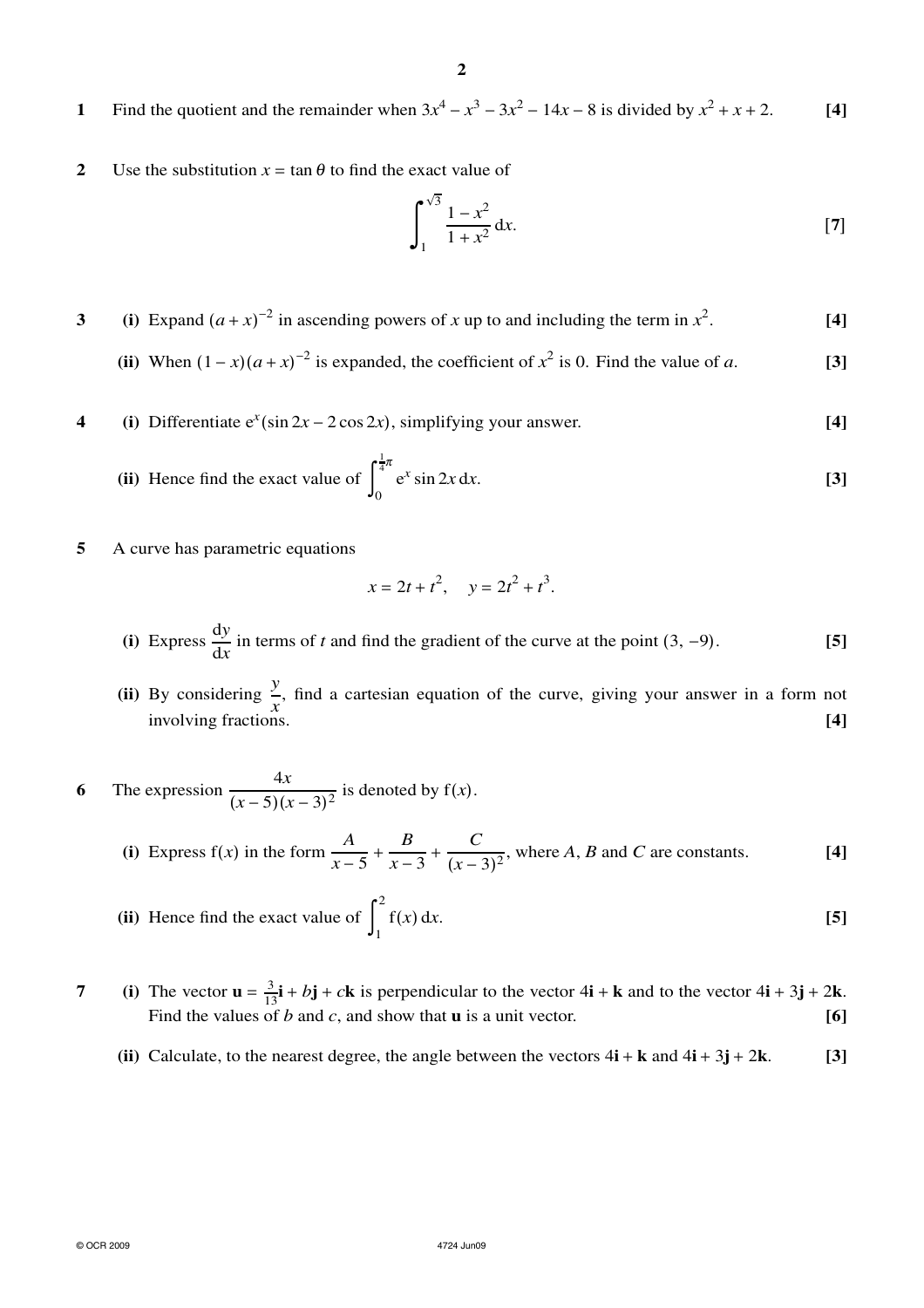8 (i) Given that 
$$
14x^2 - 7xy + y^2 = 2
$$
, show that  $\frac{dy}{dx} = \frac{28x - 7y}{7x - 2y}$ . [4]

- (ii) The points *L* and *M* on the curve  $14x^2 7xy + y^2 = 2$  each have *x*-coordinate 1. The tangents to the curve at *L* and *M* meet at *N*. Find the coordinates of *N*. **[6]**
- **9** A tank contains water which is heated by an electric water heater working under the action of a thermostat. The temperature of the water,  $\theta^{\circ}C$ , may be modelled as follows. When the water heater is first switched on,  $\theta = 40$ . The heater causes the temperature to increase at a rate  $k_1^{\circ}$ °C per second, where  $k_1$  is a constant, until  $\theta = 60$ . The heater then switches off.
	- (i) Write down, in terms of  $k_1$ , how long it takes for the temperature to increase from 40 °C to 60 °C. **[1]**

The temperature of the water then immediately starts to decrease at a variable rate  $k_2(\theta - 20)$  °C per second, where  $k_2$  is a constant, until  $\theta = 40$ .

**(ii)** Write down a differential equation to represent the situation as the temperature is decreasing.

**[1]**

**(iii)** Find the total length of time for the temperature to increase from 40 ◦C to 60 ◦C and then decrease to 40 °C. Give your answer in terms of  $k_1$  and  $k_2$ . **[8]**